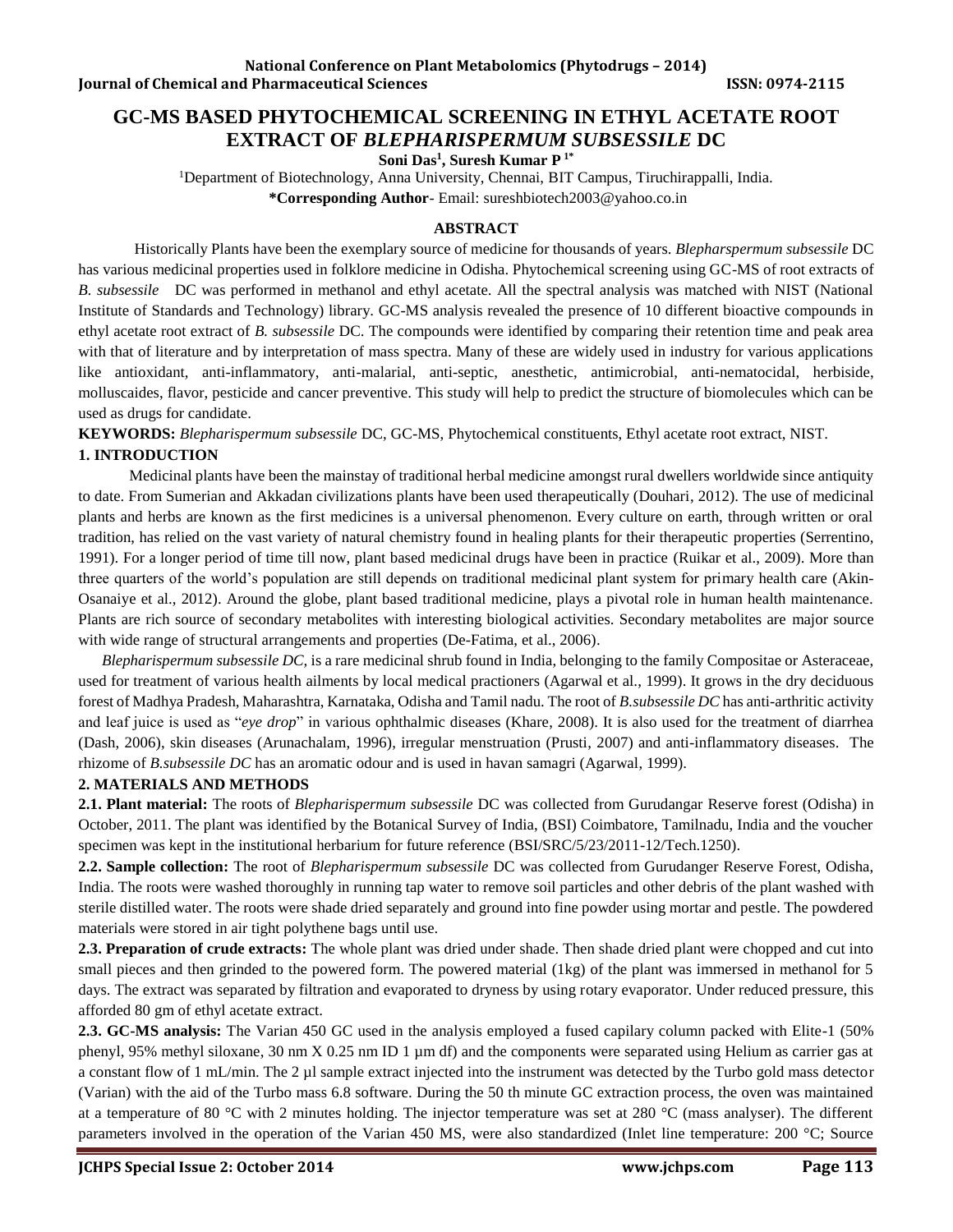#### **National Conference on Plant Metabolomics (Phytodrugs – 2014) Iournal of Chemical and Pharmaceutical Sciences ISSN: 0974-2115**

temperature: 200 °C). Mass spectra were taken at 70 eV; a scan interval of 0.5 s and fragments from 45 to 450 Da (Prabhadevi et al., 2012)

**2.4. Identification of components:** Interpretation of mass spectrum GC-MS was conducted using the database of National Institute Standard and Technique, WILEY8 and FAME having more than 65,000 patterns. The spectrum of the unknown component was compared with the spectrum of the known components stored in the NIST, WILEY8 and FAME library. The name, molecular weight, molecular formula and structure of the component of the test material was ascertained (Thanga et al., 2012). The relative percentage amount of each component was calculated by comparing its average peak area to the total areas. Software adopted to handle mass spectra and chromatograms was a GC MS solution ver. 6.

## **3. RESULTS**

 The results of GC-MS analysis leads to the identification of number of compounds from fractions of the ethyl acetate extracts of root. These compounds were identified through mass spectrometre attached with GC. The various components present in the root of *B. subsessile* DC that were detected by the GC-MS are shown in Table 1. The main phytoconstituents isolated from ethyl acetate root extracts were Betulin, Dronabinol, Benzoic acid,4-heptyl-, 4-cyanophenyl ester, Benzamide, 4-chloro,o-(2,6 dimethoxybenzoyl) oxime, 9,12-Octadecadienoic acid (Z,Z)-, n-Propyl 9, 12-octadecadienoate, n-Propyl 9, 12-octadecadienoate, 2-Amino-4-(2-cyclohexyl-ethyl)-7-methyl-5-oxo-4H,5H-Pyranol(4,3-b)pyran-3-carbonitrile, Carbamult and Carvacrol.

 The GC-MS spectrum confirmed the presence of various components with different retention times as listed in Table 1. The biological activities listed are based on Dr. Duke's phytochemical and ethnobotanical databases by Dr. Jim Duke' of the Agricultural Research Service/USDA.





 Medicinal plants are consumed worldwide for treatment of disease and are important raw material for pharmaceutical industry production of phytopharmaceuticals. The significant increase in the use of herbal medicine is related to popular knowledge and the costs of synthetic drugs, especially in developing countries. Like other pharmaceuticals, however, herbal drugs interact with the organism and can have both side-effects and beneficial effects (Rodrigues et al., 2012). They have contributed many ingredients to fight against various diseases and illness. The analysis and extraction of plant material play an important role in the development, modernization and quality control of herbal formulations (Gomathi et al., 2013). The prediction of the biological activities by applying the Duke's databases was confirmed with previous observations and supported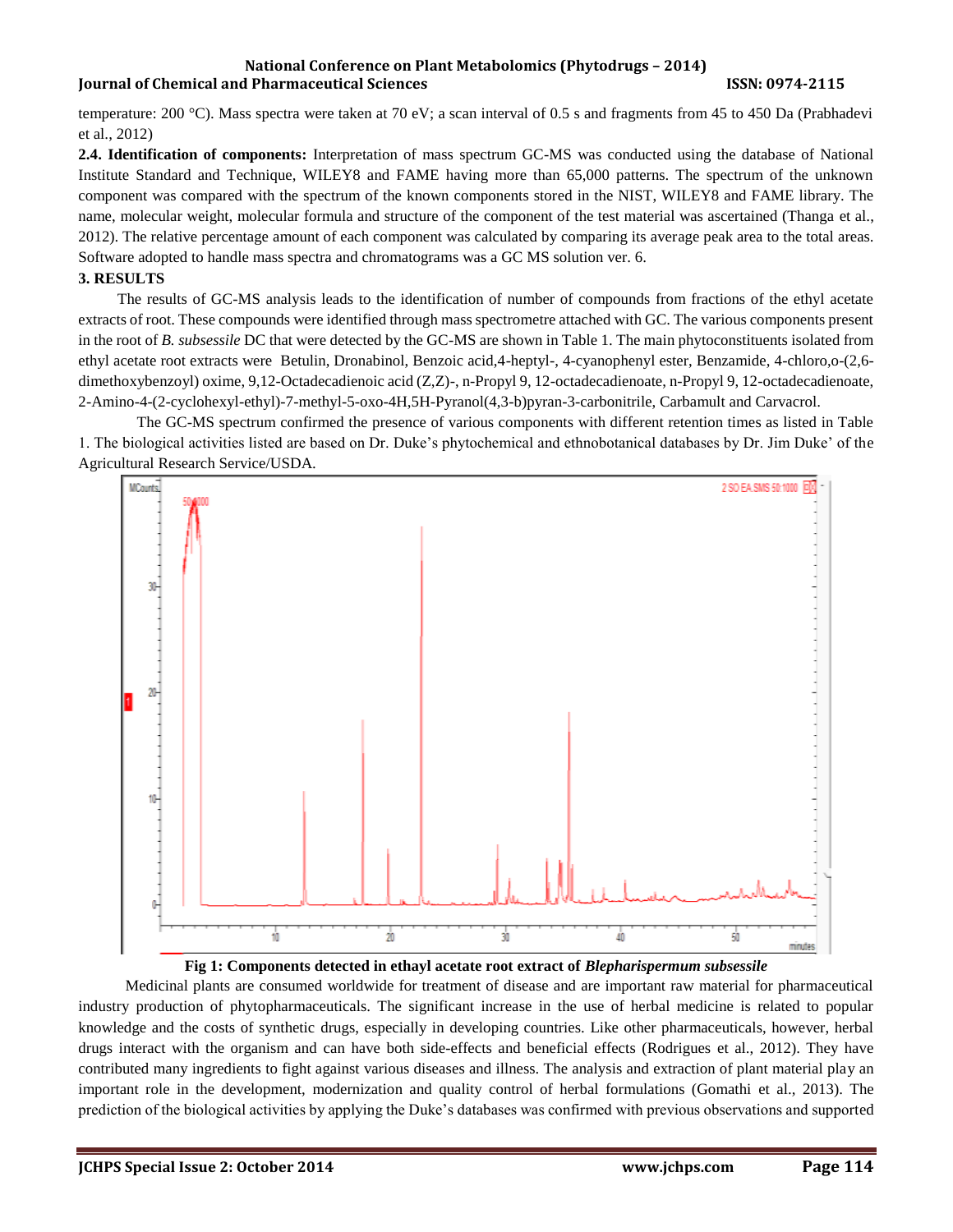### **National Conference on Plant Metabolomics (Phytodrugs – 2014) Iournal of Chemical and Pharmaceutical Sciences ISSN: 0974-2115**

the traditional usage of the *Blepharispermum subsessile*. By interpreting these compounds, it is found that it possess various therapeutic applications.

| N <sub>0</sub> | RT     | Name of the compound                                                                            | <b>Molecular</b>   | Molecular | Peak   | <b>Activity</b>                                                              |
|----------------|--------|-------------------------------------------------------------------------------------------------|--------------------|-----------|--------|------------------------------------------------------------------------------|
|                |        |                                                                                                 | formula            | Weight    | Area % |                                                                              |
| 1.             | 12.507 | Carvacrol                                                                                       | $C_{10}H_{14}O$    | 150.217   | 4.88   | Nematocide                                                                   |
| 2.             | 17.609 | Carbamult                                                                                       | $C_{12}H_{17}NO_2$ | 207.13    | 3.54   | Pesticide                                                                    |
| 3.             | 22.71  | 2-Amino-4-(2-cyclohexyl-ethyl)-7-<br>methyl-5-oxo-4H,5H-Pyranol(4,3-<br>b) pyran-3-carbonitrile | $***$              | $**$      | 2.00   | $**$                                                                         |
| 4.             | 29.029 | n-Hexadecanoic acid                                                                             | $C_{16}H_{32}O_2$  | 256.424   | 18.34  | Anti-inflammatory                                                            |
| 5.             | 29.302 | n-Propyl 9, 12-octadecadienoate                                                                 | $C_{10}H_{38}O_2$  | 322.525   | 1.48   | $**$                                                                         |
| 6.             | 30.349 | 9,12-Octadecadienoic acid (Z,Z)-                                                                | $C_{18}H_32O_2$    | 280.445   | 10.68  | Anti-inflammatory, acne<br>reductive, antioxidant                            |
| 7.             | 35.775 | Benzamide,<br>$o-(2,6-$<br>4-chlo,<br>dimethylbenzoyl) oxime                                    | $***$              | $***$     | 0.96   | $**$                                                                         |
| 8.             | 35.775 | Benzoic<br>acid,4-heptyl-,<br>$4-$<br>cyanophenyl ester                                         | $C_{14}H_{12}O_3$  | 228.243   | 0.88   | $**$                                                                         |
| 9.             | 51.969 | Dronabinol                                                                                      | $C_{21}H_{28}O_4$  | 344.445   | 8.66   | Analgesic,<br>anti-<br>inflammatory                                          |
| 10.            | 54.667 | Betulin                                                                                         | $C_{30}H_{50}O_2$  | 442.72    | 6.44   | Tumor disorders,<br>skin<br>irritations, insect<br>bites<br>and tuberculosis |

| Table 1: Components detected in ethayl acetate root extract of Blepharispermum subsessile |
|-------------------------------------------------------------------------------------------|
|-------------------------------------------------------------------------------------------|

 The gas chromatogram shows the relative concentrations of various compounds getting eluted as a function of retention time. The heights of the peak indicate the relative concentrations of the components present in *Blepharispermum subsessile*. The mass spectrometer analyzes the compounds eluted at different times to identify the nature and structure of the compounds. These mass spectra are fingerprint of that compound which can be identified from the data library. The presence of phytochemicals have been shown to possess anti-inflammatory, analgesic, pesticide, tumor disorders, skin irritations, insect bites and nematocide activities. Hence, the results of the GC-MS profile can be used as pharmacognostical tool for the identification of *B. subsessile*.. The present study helps to predict the formula and structure of biomolecules which can be used as drugs. This also enhances the traditional usage of *B. subsessile*. Which possess several known and unknown bioactive compounds. Further investigation may lead to the development of drug.

# **ACKNOWLEDGEMENTS**

The authors are grateful to the Indian Institute of Technology (IIT), Roorkee for providing the laboratory facilities.

## **REFERENCES**

Agarwal SK, Verma S, Singh SS, Kumar S, Keshri G, Antifertility chromene from *Blepharispermum subsessile.* Fitoterapia, 70, 1999, 435-437.

Agarwal SK, Verma S, Singh SS, Tripathy AK, Khan ZK and Kumar S, Antifeedant and anti-fungal activity of chromene compounds isolated from *blepharispermum subsessile*. Journal of Ethanopharmacology, 71 , (2000) 231-234.

Akin-Osanaiye C.B, Gabriel AF and Alebiosu RA, Annals of Biological Research, 2011, 2(2), 298-305.

Arunachal S. Science On The Periphery Enriches Mainstream Science, But At What Cost ? The case of Ethnobotany. LES SCIENCES HORS D' OCCIDENTAL XXE SIECLE, Central Electrochemical Research Institute, Karaikudi (India), 1996 : 6:42.

Dash SK and Padhy S, Review on Ethnomedicines for Diarrhoea Diseases from Orissa : Prevelance Versus Culture. J. Hum.Ecol, 2006; 20 (1) : 59-64.

De-Fatima A, Modolo LV, Conegero LS, Pili RA, Ferreira CV, Kehn LK, De-Carvalho JE, Lactones and their derivatives: biological activities, mechanism of action and potential leads for drug design.Current Med. Chem, 2006, 13, 3371-3384.